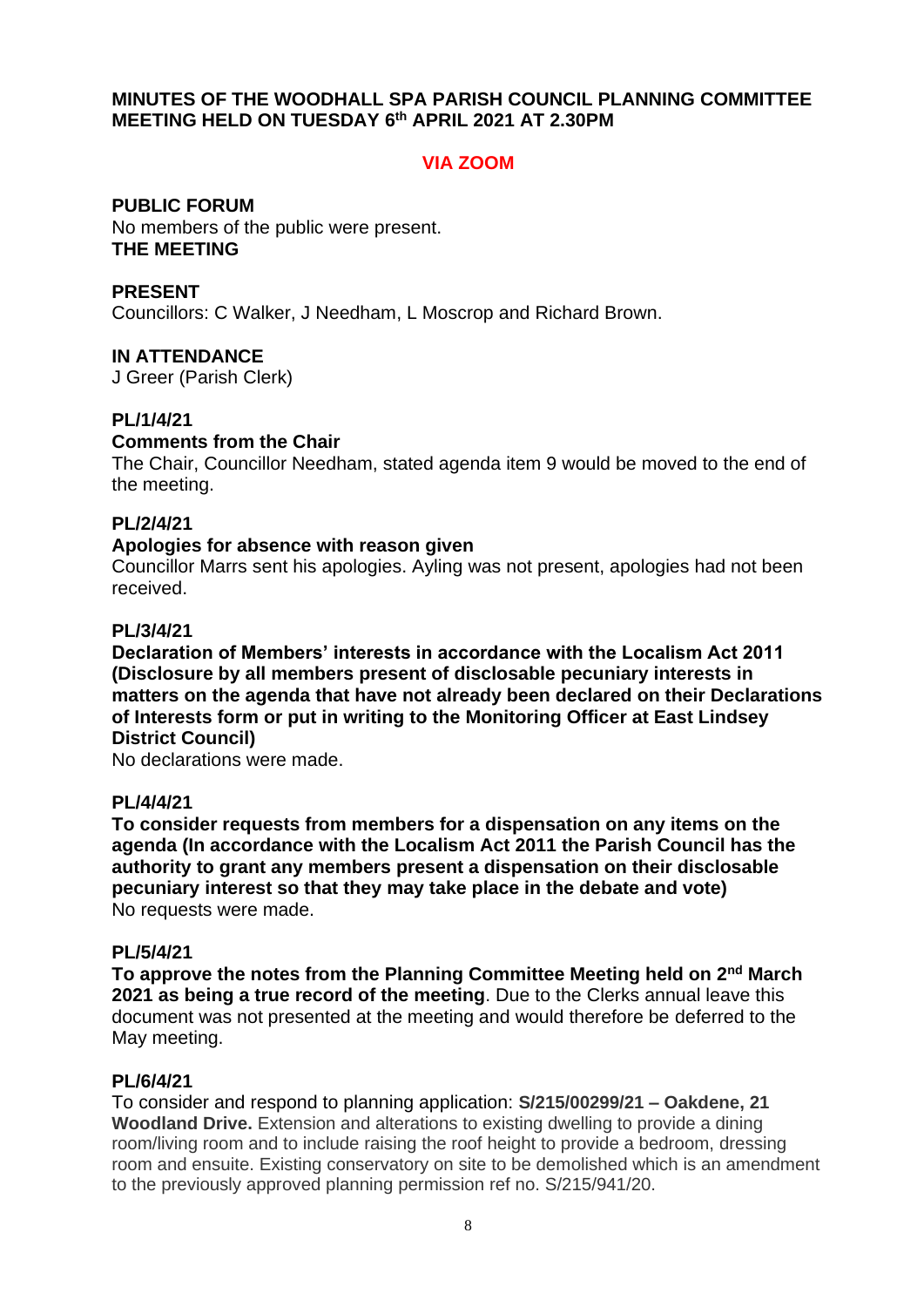It was proposed, seconded, and unanimously resolved to support this application.

# **PL/7/4/21**

To consider and respond to planning application: **S/215/00336/21 – Oakwood, 73 Tor O Moor Road.** Extension and alterations to existing bungalow to provide a ground floor bedroom with ensuite, utility and living area with 2no. first floor bedrooms and shower room and to include raising the roof height and provisions of a dormer window. It was proposed, seconded, and unanimously resolved to support this application.

## **PL/8/4/21**

To consider and respond to planning application: **S/215/00443/21 – 26 Horncastle Road.** Extension and alteration to existing house to provide a ground floor dining room, utility, and toilet with 2no. first floor bedrooms over and 1no. bedroom with ensuite in the roof space.

It was proposed, seconded, and unanimously resolved to support this application.

## **PL/9/4/21**

To consider and respond to planning application: **S/215/00036/21- Land to the rear of 24 Mill Lane.** Erection of 10no. detached houses each with associated garages and construction of a vehicular and pedestrian access. *This item was moved to the end of agenda.*

## **PL/10/4/21**

To consider and respond to planning application **S/215/00519/21 - 4 TOWER PLACE.**  Extension and alterations to the existing dwelling to provide an enlarged kitchen/dining room, lounge and ensuite.

It was proposed, seconded, and unanimously resolved to support this application.

## **PL/11/4/21**

To consider and respond to planning application **S/215/00525/21 - REDMARLEY, IDDESLEIGH ROAD.** Extension and alterations to the detached garage to provide an office/study and shower.

It was proposed, seconded, and unanimously resolved to support this application.

## **PL/12/4/21**

## **To consider the report from the ELDC Tree Officer and resolve whether to provide comments for consideration for future tree works.**

Having read the detailed report from the Tree Officer in response to a Parish Council request for information, it was proposed, seconded, and unanimously resolved not to provide feedback, however they still request notification of all future tree works in the village to be kept in the loop. The expertise is with the tree officer and the Parish Council wish to support them in their efforts.

## **PL/13/4/21**

To consider and respond to tree works application **EZY/0029/21/TCA20/21/TCA – Our Lady and St Peters Catholic Church**, **Cromwell Avenue**

- T1 Sycamore Reduce crown by 10%.
- G1 Beech, Oak & Sycamore remedial work

## **PL/14/4/21**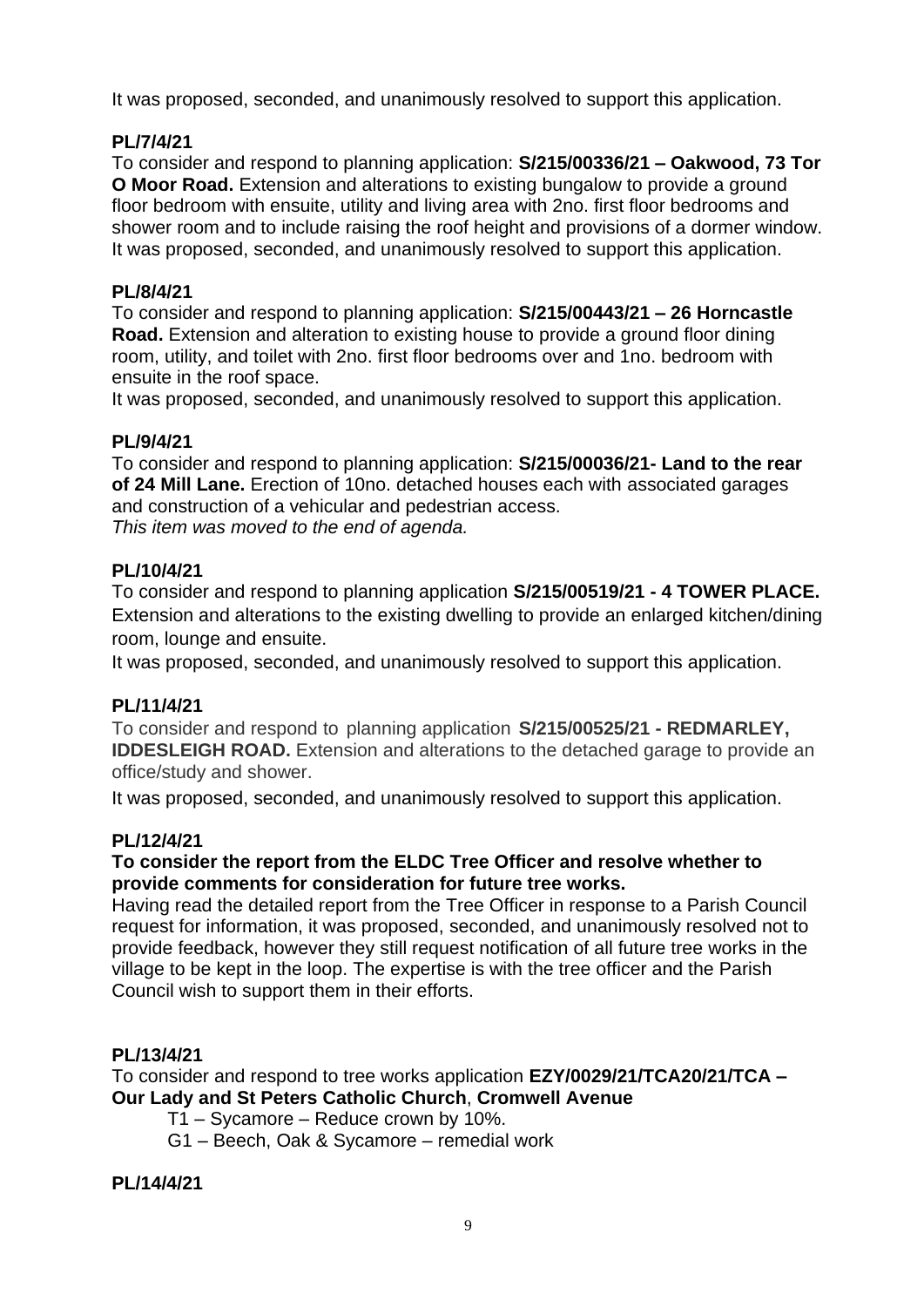To consider and respond to tree works application **EZY/0027/21/TCA – Dunabit, 28 Victoria Avenue.** 

T1 - Beech reduce

## **PL/15/4/21**

To consider and respond to tree works application **EZY/0028/TPA – 1, Oak Close.** 

W2 – Mixed Hardwoods mainly Oaks, Silver Birch, Lime, Alder & Mountain Ash. To increase light into property.

### **PL/16/4/21**

To receive the East Lindsey District Council Planning applications made since previous meeting.

## **The following applications have been granted Full Planning Permission**

**S/215/0223/21 -** 7A Horncastle Rd - extension **S/215/00190/21** – 5 Fairmead Court – garden room

**EC/215/00697/17 – Heatherlea House residential care home** – The enforcement conditions regarding UPVC windows has now been compiled with, no further action is required by the Planning Department.

## **PL/9/4/21**

To consider and respond to planning application: **S/215/00036/21- Land to the rear of 24 Mill Lane.** Erection of 10no. detached houses each with associated garages and construction of a vehicular and pedestrian access.

It was proposed, seconded, and unanimously resolved to object to this planning application due to the lack of supportive documentation.

The following response is to be sent to the ELDC planning officer:

Woodhall Spa Parish Council would like a formal response to the following issues: Please confirm Anglian Water has appropriate systems in place to deal with the additional strain this development will put on their already overstretched and underperforming system and provide details of their improvements.

Will more lorries be sent to empty sewage or will licenses be issued to discharge into local watercourses, or indeed will the system be upgraded?

WSPC ask as they receive complaints from residents in the area who currently experience sewage backing up into their homes before further developments are added to the system.

Please confirm how the recycling lorries will deliver their services in the tight compact roadway, concerns were raised as to the 25 plus wheelie bins that will fill the development. Conditions are requested that such bins do not get put onto footpaths as concerns are also raised for the safety of pedestrians, especially that of children with poor visibility amidst wheelie bins and cars parked on the roadway due to insufficient parking spaces provided at each dwelling. It would be appropriate for parking for 4 vehicles at each address to mitigate making the road inaccessible especially for emergency service vehicles that would not fit down the full length of the road.